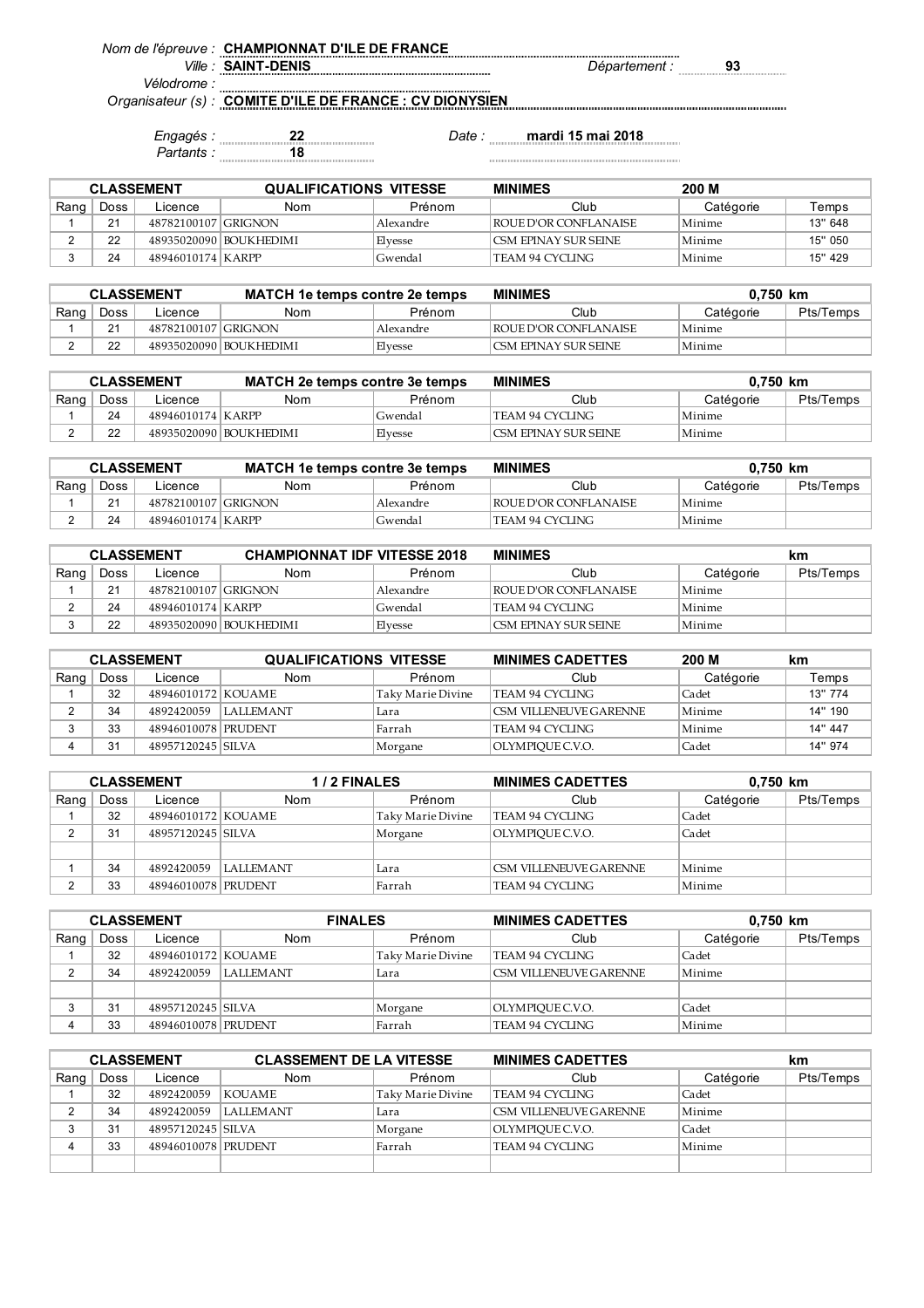|      | <b>CLASSEMENT</b> |                      | <b>CHAMPIONNAT IDF VITESSE 2018</b> |                   | <b>MINIMES CADETTES</b> |           | km        |
|------|-------------------|----------------------|-------------------------------------|-------------------|-------------------------|-----------|-----------|
| Rang | Doss              | Licence              | Nom                                 | Prénom            | Club                    | Catégorie | Pts/Temps |
|      | 34                | 4892420059           | I ALLEMANT                          | Lara              | CSM VILLENEUVE GARENNE  | Minime    |           |
|      | 33                | 48946010078 PRUDENT  |                                     | Farrah            | TEAM 94 CYCLING         | Minime    |           |
| ◠    |                   |                      |                                     |                   |                         |           |           |
|      | 32                | 48946010172   KOUAME |                                     | Taky Marie Divine | TEAM 94 CYCLING         | Cadet     |           |
|      | 31                | 48957120245 SILVA    |                                     | Morgane           | OLYMPIOUE C.V.O.        | Cadet     |           |

| <b>CLASSEMENT</b> |      |                        | <b>QUALIFICATIONS VITESSE</b> |              | 200 M<br>DAMES J. & S.             |                |         |
|-------------------|------|------------------------|-------------------------------|--------------|------------------------------------|----------------|---------|
| Rang              | Doss | Licence                | Nom                           | Prénom       | Club                               | Catégorie      | Temps   |
|                   |      | 48913500021 DAYDE      |                               | Léa          | CO COURCOURONNES CYC. FEMIN Junior |                | 13" 224 |
|                   |      | 48946040236 BROUSSE    |                               | Marina       | <b>US CRETEIL</b>                  | Iunior         | 14" 079 |
|                   |      | 48946090011   MICHELET |                               | Marie Noëlle | AVENIR DU VAL DE MARNE             | l D1           | 15" 225 |
|                   |      | 4892420130 MOYNET      |                               | Carole       | <b>CSM VILLENEUVE GARENNE</b>      | 3ème Catégorie | 15" 456 |
|                   |      | 48946090010 FONTAINE   |                               | Priscilia    | AVENIR DU VAL DE MARNE             | D1             | 15" 505 |

| <b>CLASSEMENT</b> |      |                      | 1/4 DE FINALE |              | DAMES J. & S.                 | 0.750 km       |           |
|-------------------|------|----------------------|---------------|--------------|-------------------------------|----------------|-----------|
| Rang              | Doss | Licence              | Nom           | Prénom       | Club                          | Catégorie      | Pts/Temps |
|                   |      | 48946090010 FONTAINE |               | Priscilia    | AVENIR DU VAL DE MARNE        | D1             |           |
|                   |      | 48946090011 MICHELET |               | Marie Noëlle | AVENIR DU VAL DE MARNE        | D1             |           |
|                   |      | 4892420130   MOYNET  |               | Carole       | <b>CSM VILLENEUVE GARENNE</b> | 3ème Catégorie |           |

| <b>CLASSEMENT</b> |      |                      | 1/2 FINALES |              | DAMES J. & S.<br>0,750 km          |           |           |
|-------------------|------|----------------------|-------------|--------------|------------------------------------|-----------|-----------|
| Rang              | Doss | Licence              | <b>Nom</b>  | Prénom       | Club                               | Catégorie | Pts/Temps |
|                   |      | 48913500021 DAYDE    |             | Léa          | CO COURCOURONNES CYC. FEMIN Junior |           |           |
|                   |      | 48946090011 MICHELET |             | Marie Noëlle | AVENIR DU VAL DE MARNE             | D1        |           |
|                   |      |                      |             |              |                                    |           |           |
|                   |      | 48946040236 BROUSSE  |             | Marina       | <b>US CRETEIL</b>                  | Junior    |           |
| ົ                 |      | 48946090010 FONTAINE |             | Priscilia    | AVENIR DU VAL DE MARNE             | D1        |           |

| <b>CLASSEMENT</b> |      |                      | <b>FINALES 1ère MANCHE</b> |              | DAMES J. & S.                      |           | 0,750 km  |
|-------------------|------|----------------------|----------------------------|--------------|------------------------------------|-----------|-----------|
| Rang              | Doss | Licence              | Nom                        | Prénom       | Club                               | Catégorie | Pts/Temps |
|                   |      | 48913500021 DAYDE    |                            | Léa          | CO COURCOURONNES CYC. FEMIN Junior |           |           |
|                   |      | 48946040236 BROUSSE  |                            | Marina       | US CRETEIL                         | Iunior    |           |
|                   |      |                      |                            |              |                                    |           |           |
| ◠                 |      | 48946090010 FONTAINE |                            | Priscilia    | AVENIR DU VAL DE MARNE             | D1        |           |
|                   |      | 48946090011 MICHELET |                            | Marie Noëlle | AVENIR DU VAL DE MARNE             | D1        |           |

| <b>CLASSEMENT</b> |      |                      | <b>FINALES 2ème MANCHE</b> |              | DAMES J. & S.<br>0,750 km          |               |           |
|-------------------|------|----------------------|----------------------------|--------------|------------------------------------|---------------|-----------|
| Rang              | Doss | Licence              | Nom                        | Prénom       | Club                               | Catégorie     | Pts/Temps |
|                   |      | 48913500021 DAYDE    |                            | Léa          | CO COURCOURONNES CYC. FEMIN Junior |               |           |
|                   |      | 48946040236 BROUSSE  |                            | Marina       | <b>US CRETEIL</b>                  | <b>Iunior</b> |           |
|                   |      |                      |                            |              |                                    |               |           |
| ◠                 |      | 48946090010 FONTAINE |                            | Priscilia    | AVENIR DU VAL DE MARNE             | D1            |           |
|                   |      | 48946090011 MICHELET |                            | Marie Noëlle | AVENIR DU VAL DE MARNE             | D1            |           |

| <b>CLASSEMENT</b> |      |                      | <b>CLASSEMENT DE LA VITESSE</b> |              | DAMES J. & S.                      |                | km        |
|-------------------|------|----------------------|---------------------------------|--------------|------------------------------------|----------------|-----------|
| Rang              | Doss | Licence              | <b>Nom</b>                      | Prénom       | Club                               | Catégorie      | Pts/Temps |
|                   |      | 48913500021 DAYDE    |                                 | Léa          | CO COURCOURONNES CYC. FEMIN Junior |                |           |
|                   |      | 48946040236 BROUSSE  |                                 | Marina       | <b>US CRETEIL</b>                  | Iunior         |           |
| ◠                 |      | 48946090010 FONTAINE |                                 | Priscilia    | AVENIR DU VAL DE MARNE             | D1             |           |
|                   |      | 48946090011 MICHELET |                                 | Marie Noëlle | AVENIR DU VAL DE MARNE             | D1]            |           |
|                   |      | 4892420130           | <b>MOYNET</b>                   | Carole       | <b>CSM VILLENEUVE GARENNE</b>      | 3ème Catégorie |           |

| <b>CLASSEMENT</b> |      |                      | <b>CHAMPIONNAT IDF VITESSE 2018</b> |              | DAMES J. & S.                      |                | km        |
|-------------------|------|----------------------|-------------------------------------|--------------|------------------------------------|----------------|-----------|
| Rang              | Doss | Licence              | <b>Nom</b>                          | Prénom       | Club                               | Catégorie      | Pts/Temps |
|                   |      | 48913500021 DAYDE    |                                     | Léa          | CO COURCOURONNES CYC. FEMIN Junior |                |           |
| $\sim$            |      | 48946040236 BROUSSE  |                                     | Marina       | <b>US CRETEIL</b>                  | Iunior         |           |
|                   |      |                      |                                     |              |                                    |                |           |
|                   |      | 48946090010 FONTAINE |                                     | Priscilia    | AVENIR DU VAL DE MARNE             | D1             |           |
|                   |      | 48946090011 MICHELET |                                     | Marie Noëlle | <b>AVENIR DU VAL DE MARNE</b>      | D1             |           |
| ◠                 |      | 4892420130           | <b>MOYNET</b>                       | Carole       | CSM VILLENEUVE GARENNE             | 3ème Catégorie |           |